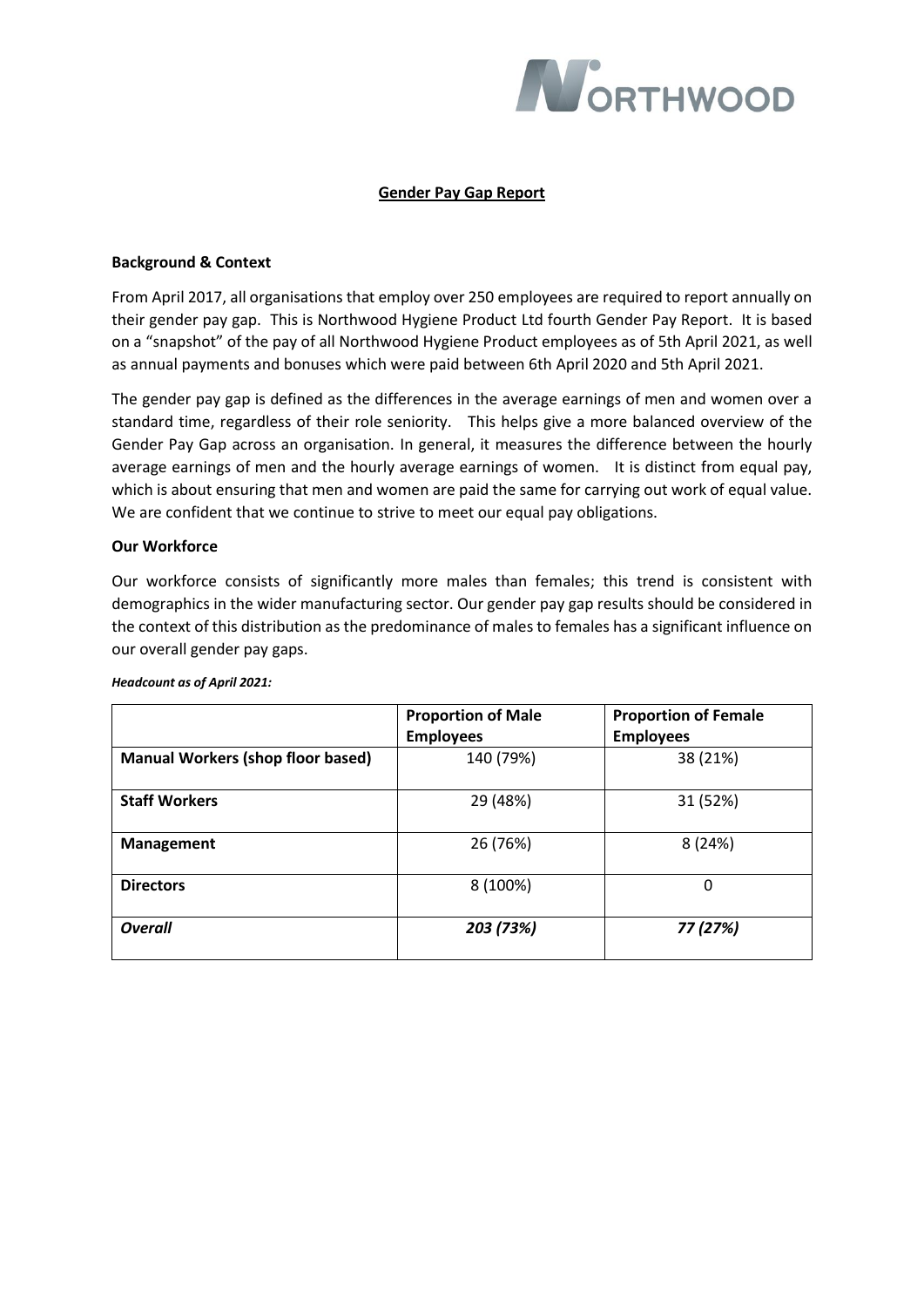

# **Gender Pay Gap Results**

The following results, in line with mandatory requirements, have been calculated as of 5th April 2021.

|                                                                                                                     | Difference in rate<br>for men and<br>women 2021(£) | Difference in rate<br>for men and<br>women 2021 (%) | 2020 Figures | ℅<br><b>Differences</b><br>in 2020 v<br>2021 |
|---------------------------------------------------------------------------------------------------------------------|----------------------------------------------------|-----------------------------------------------------|--------------|----------------------------------------------|
| <b>Mean Gender Pay Gap</b><br>*average pay for all men and<br>average for all women<br>employees                    | £2.77                                              | 17.3%                                               | 15.6%        | 1.7%                                         |
| <b>Median Gender Pay</b><br>Gap<br>* middle value of pay for all<br>men and middle value for all<br>women employees | £0.59                                              | 5.1%                                                | 15.2%        | 10.1%                                        |
| <b>Mean Bonus Pay Gap</b><br>*average bonus for all men and<br>average for all women<br>employees                   | £2118.42                                           | 48%                                                 | 65%          | $-17%$                                       |
| <b>Median Bonus Pay</b><br>Gap<br>*middle values of bonuses paid<br>to all men compared to all<br>women employees   | £1000                                              | 33%                                                 | 72%          | 39%                                          |

|                              | <b>April 2021</b> | <b>April 2020</b> | <b>April 2018</b> | <b>April 2017</b> |
|------------------------------|-------------------|-------------------|-------------------|-------------------|
| <b>Proportion of Males</b>   | 10%               | 14%               | 13%               | 13%               |
| <b>Receiving Bonus</b>       |                   |                   |                   |                   |
| <b>Proportion of Females</b> | 14%               | 13%               | 20%               | 18%               |
| <b>Receiving Bonus</b>       |                   |                   |                   |                   |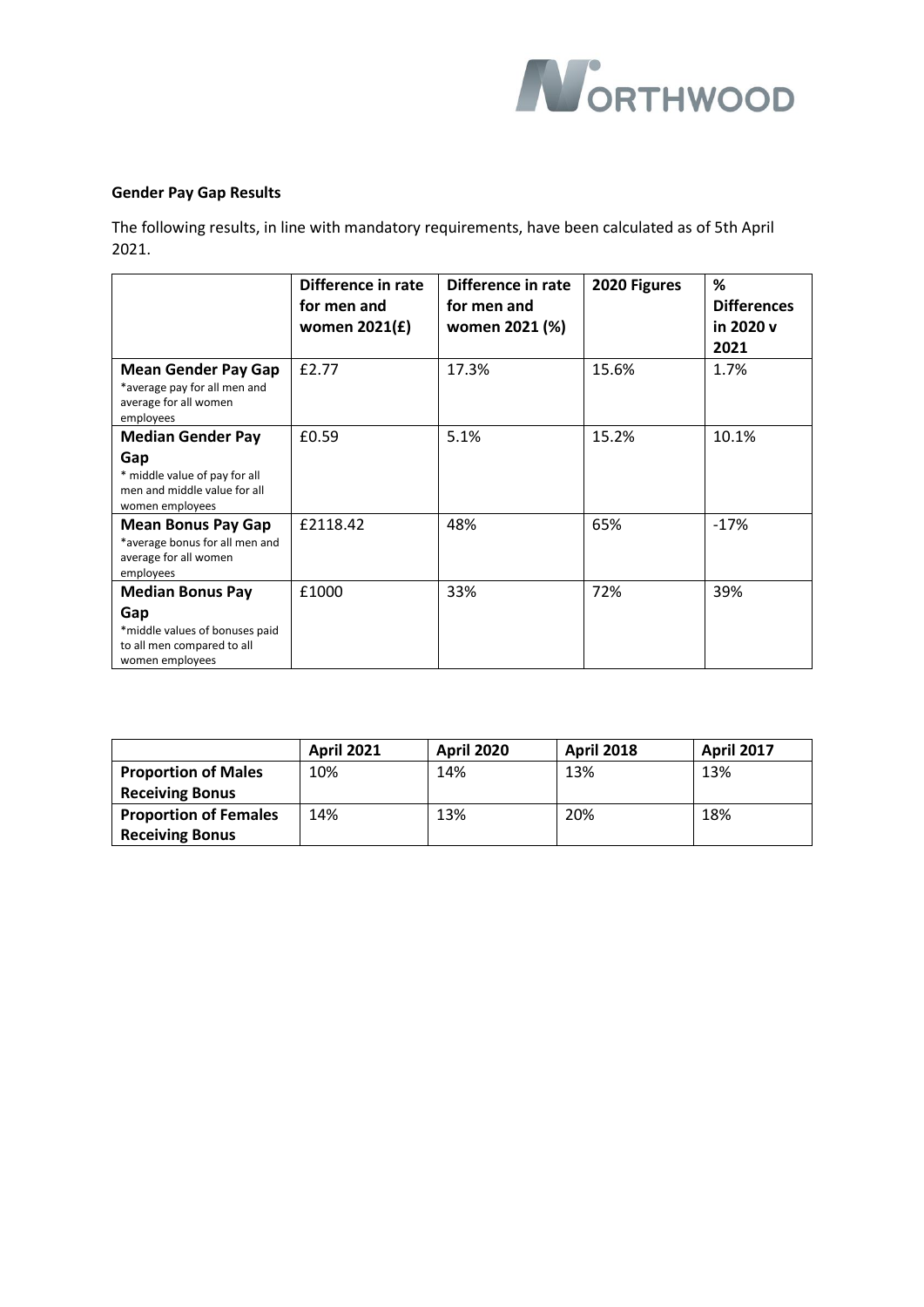

## **Quartile Pay Band Results**

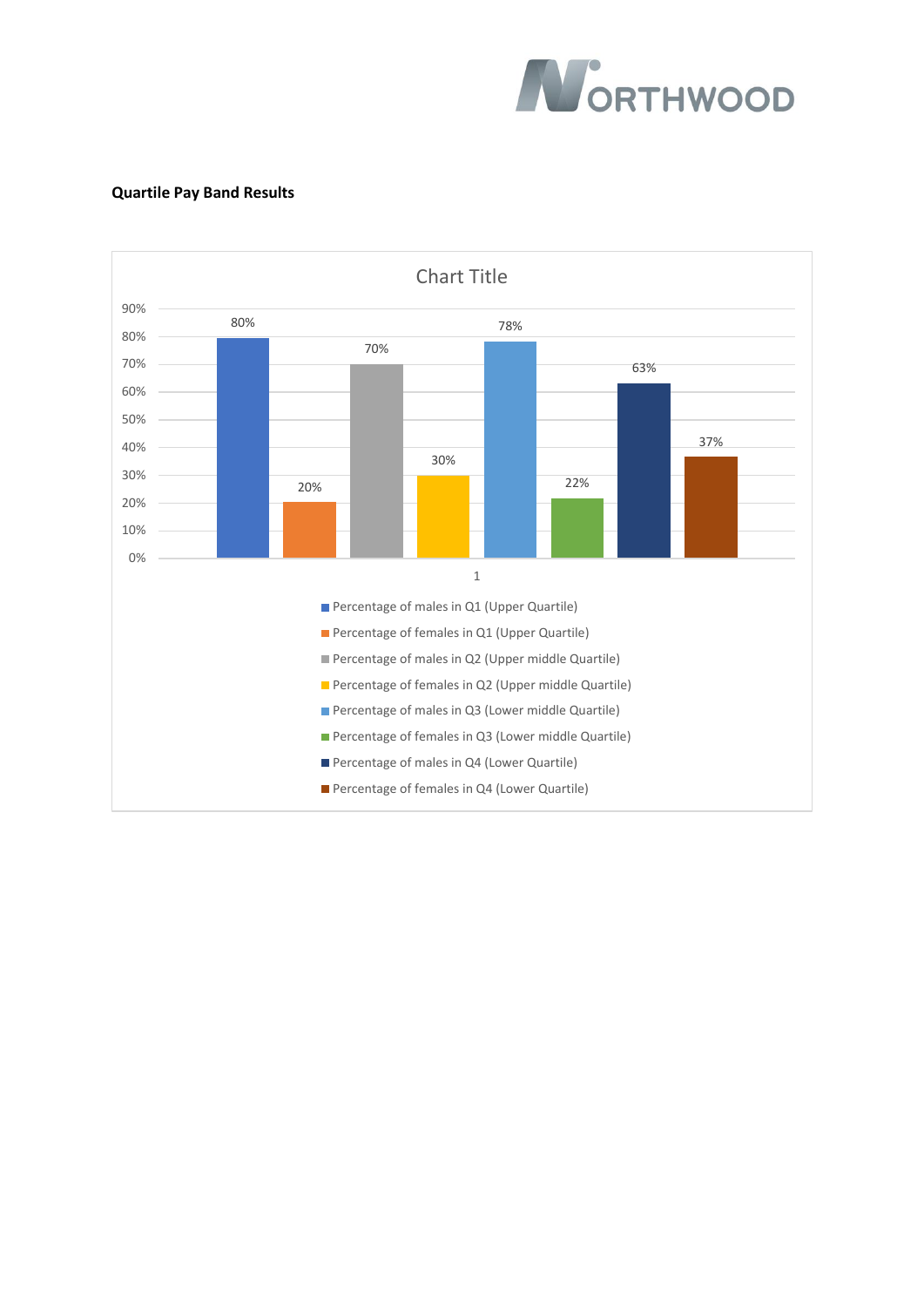



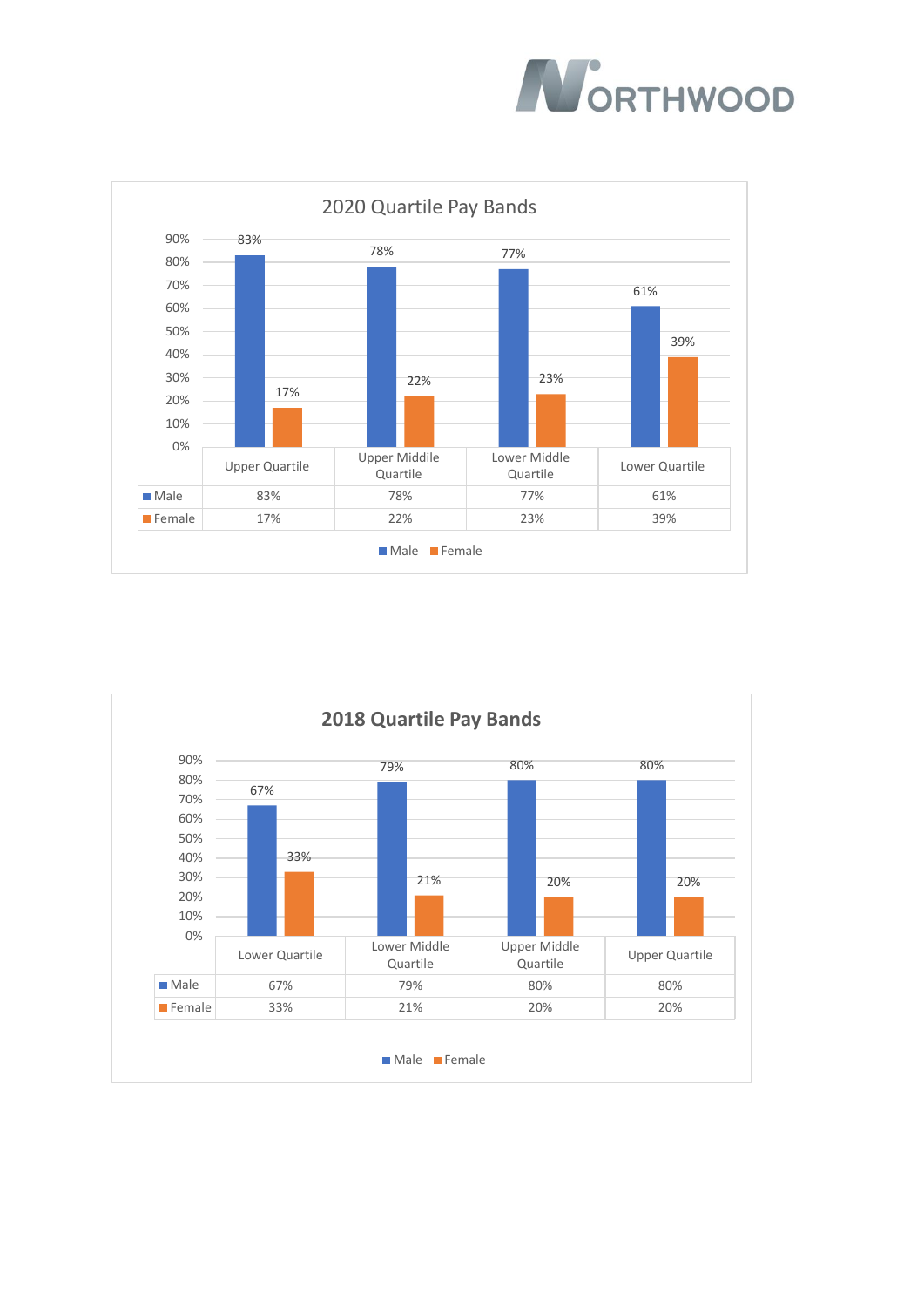



## **Key Findings:**

#### **Pay**

Northwood Hygiene Products Mean Gender Pay Gap has increased by 1.7% and our Median Gender Pay Gap has decreased by 10% since 2020.

When reviewing Northwood Hygiene Products Gender Pay Gap in comparison to national averages, it is acknowledged the Organisation remains below specific national averages. The CIPHR reported that the average median gender pay gap for Plant and Machine Operators is 19% and the overall gender pay gap for the UK increased to 15.4% in 2021 (Office for National Statistics 2021).

We recognise that whilst we the mean gender pay gap has increased within our business, it is important to understand that the method of calculation does impact the figures. Specifically, the calculation for all the reported mandatory requirements must into account "deductions" made via salary sacrifice even though it is not a true deduction of overall compensation.

The underlying reason behind the gap remains due to the gender imbalance within the manufacturing industry and we welcome the work the Government is doing via the education system to increase the number of young people–boys and girls–taking Science, Technology, Engineering and Mathematics (STEM) subjects; and the efforts the industry is making to diversify the workforce. The manufacturing industry has historically been male dominated, and manufacturers struggle to attract and retain woman in the industry. We have increased our female workforce population within manual worker by 3% since 2018 but we need to focus on improving the female ratios within management and senior management/Director roles.

Northwood Hygiene Products recruit for all vacant positions based on the candidate's skills and experience relevant to the role and are confident that our recruitment processes are inclusive to both genders. The gender ratio of our workforce is representative of the distribution of candidates applying for all vacant roles within our business. We ensure that the language that we use is inclusive and for recent Director recruitment, we have engaged with external recruitment agencies who focus on promoting diversity and gender equality throughout their campaigns.